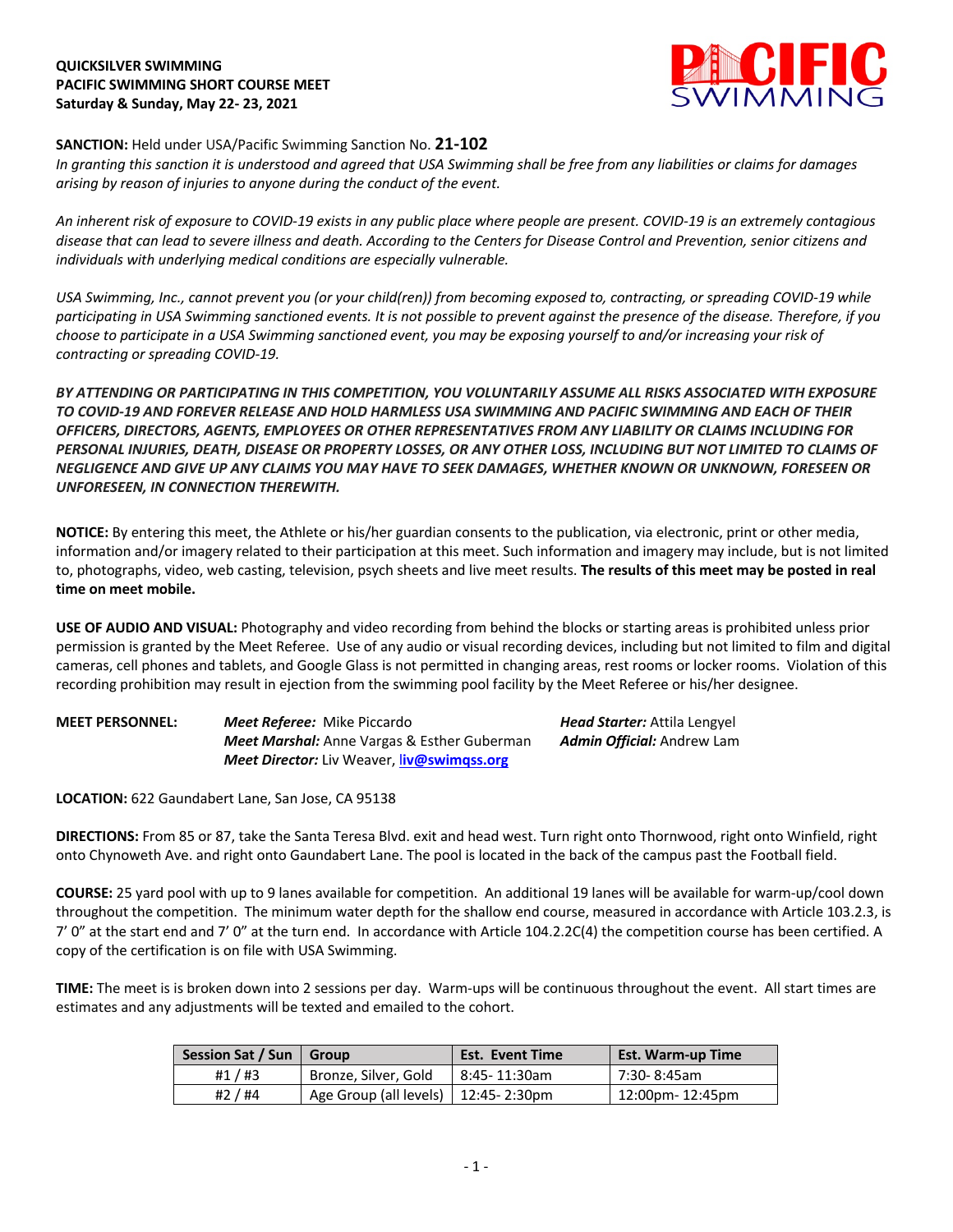**RULES: •** Current USA and Pacific Swimming rules and warm-up procedures will govern the meet. A copy of these procedures will be posted at the Clerk-of-Course.

• The local facilities guidelines, restrictions and interpretation of the local public health guidelines shall be followed at this meet.

• All applicable adults participating in or associated with this meet, acknowledge that they are subject to the provisions of the USA Swimming Minor Athlete Abuse Prevention Policy ("MAAPP"), and that they understand that compliance with the MAAPP policy is a condition of participation in the conduct of this competition.

- All events are timed finals.
- All events will swim fast to slow.
- Athletes may compete in 3 events per day.
- All Athletes ages 12 and under should complete competition within four (4) hours.

• Entries will be accepted until the number of splashes exceeds the estimated timeline, per the "Four-Hour Rule," based on the Athletes age and gender, or when the number of entered athletes meets maximum capacity per facility restrictions. **•** If local conditions warrant it the Meet Referee, with the concurrence of the Meet Director, may require a mandatory scratch down. Immediate cash refunds will be made for any mandatory scratches.

• All Coaches and Officials must wear their USA Swimming membership cards in a visible manner.

• Athletes must be able to be on time and follow all protocols while at the facility. Failure to comply may result in being barred from the meet.

• Covid Ingress & Egress: Athletes will line-up at the main entrance on social distance markers. Athletes will walk to their pre-assigned warm-up lane and area. Each cohort will have a designated water entry side and will be separated from the opposing cohort. Maps and protocols will be sent to participants prior to meet.

**ATTENTION HIGH SCHOOL ATHLETES:** If you are a high school athlete in season, you need to be Unattached from this meet. It is the athlete's responsibility to be Unattached from this meet. You can un-attach at the meet if necessary. This does not apply to athletes swimming under the rules of the Nevada Interscholastic Activities Association (NIAA).

**UNACCOMPANIED ATHLETES:** Any USA Swimming Athlete-Member competing at the meet must be accompanied by a USA Swimming Member-Coach for the purposes of Athlete supervision during warm-up, competition and warm-down. If a Coach-Member of the Athlete's USA Swimming Club does not attend the meet to serve in said supervisory capacity, it is the responsibility of the Athlete or the Athlete's legal guardian to arrange for supervision by a USA Swimming Member-Coach. The Meet Director or Meet Referee may assist the Athlete in making arrangements for such supervision; however, it is recommended that such arrangements be made in advance of the meet by the Athlete's USA Swimming Club Member-Coach.

**RACING STARTS:** Athletes must be certified by a USA Swimming member-coach as being proficient in performing a racing start or must start the race in the water. It is the responsibility of the Athlete or the Athlete's legal guardian to ensure compliance with this requirement.

**RESTRICTIONS:** • Smoking and the use of other tobacco products is prohibited on the pool deck, in the locker rooms, in spectator

- seating, on standing areas and in all areas used by Athletes, during the meet and during warm-up periods.
- Sale and use of alcoholic beverages are prohibited in all areas of the meet venue.
- No glass containers are allowed in the meet venue.
- No propane heater is permitted except for snack bar/meet operations.
- All shelters must be properly secured.
- Deck Changes are prohibited.

• Destructive devices, to include but not limited to, explosive devices and equipment, firearms (open or concealed), blades, knives, mace, stun guns and blunt objects are strictly prohibited in the swimming facility and its surrounding areas. If observed, the Meet Referee or his/her designee may ask that these devices be stored safely away from the public or removed from the facility. Noncompliance may result in the reporting to law enforcement authorities and ejection from the facility. Law enforcement officers (LEO) are exempt per applicable laws.

• Operation of a drone, or any other flying apparatus, is prohibited over the venue (pools, Athlete/Coach areas, Spectator areas and open ceiling locker rooms) any time Athletes, Coaches, Officials and/or Spectators are present.

• No parents or spectators are permitted on campus outside of drop off and pick-up times except for the Age Group levels session. 10 & under athletes in Sessions #2 and #4 may be permitted to have parents or guardians present limited to no more than two spectators per family. Parents and guardians will not be permitted on deck (in yellow bars). No congregating at the gates or use of facilities including restrooms is permitted to those not entered in the session or actively working. All Santa Clara County and State of California directives will be followed throughout the event. Any parents or